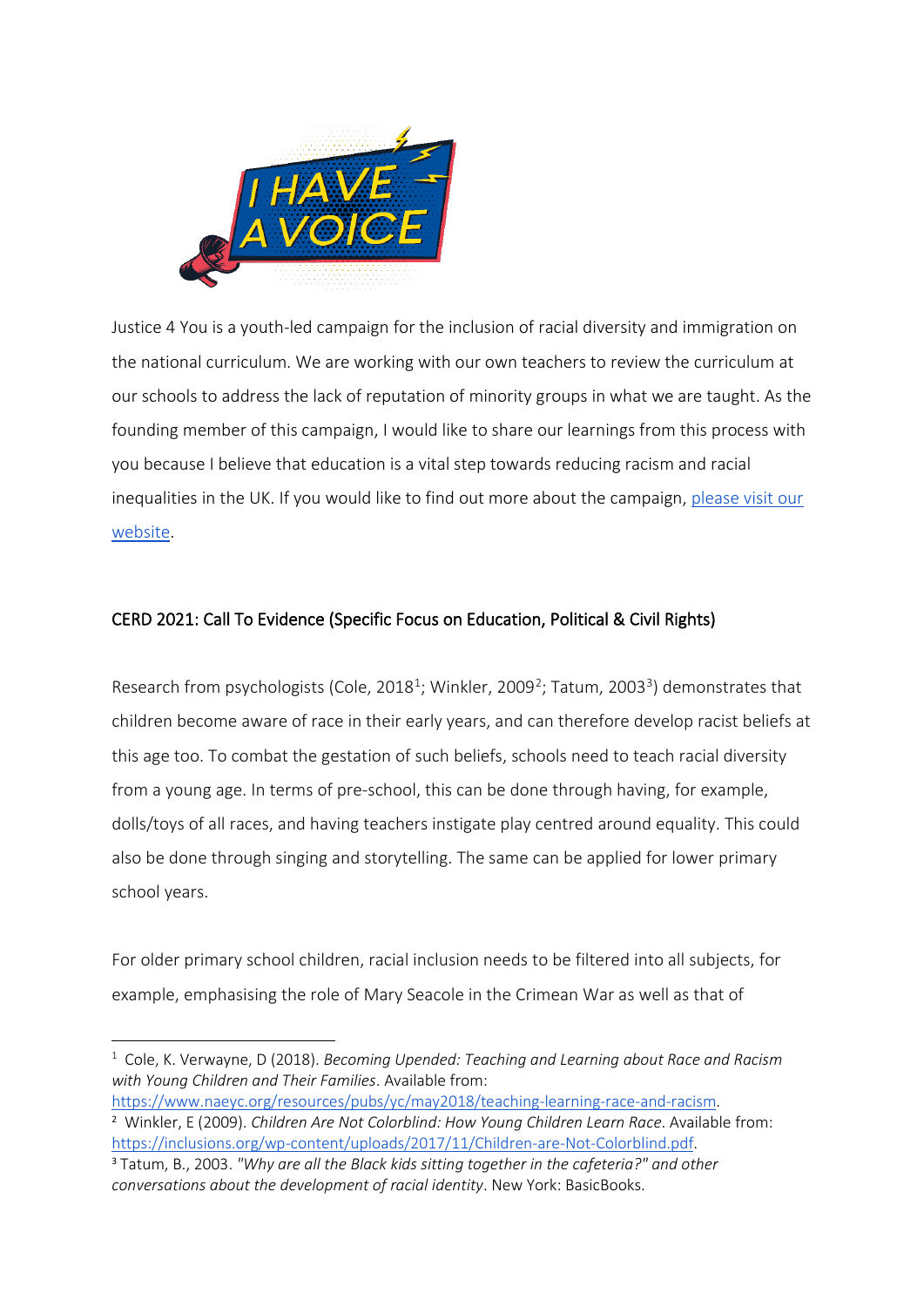Florence Nightingale, or the role of the Gurkhas as well as British troops when we commemorate Remembrance Day/Sunday.

Furthermore, we believe that teaching immigration is vital to tackling racism, since xenophobia intersects alongside racial forms of marginalisation. Kimberle Crenshaw's infamously pointed to the Immigration and Nationality Act of 1990 in the USA to demonstrate the intersectional oppression of immigrant women. This had forced all immigrants to be "properly" married for two years before being able to apply for permanent resident status, which had a disproportionate effect on female immigrants, who were more likely to be trapped in abusive relationships.<sup>[4](#page-1-0)</sup> This highlights the multi-level oppression that these women face - xenophobia, layered with racism and sexism. Whilst Crenshaw's analysis is looking at a specific context of migrant women in the U.S, the arguments provided can be used to look and understand other forms of intersecting layers of oppression. Teaching students why people migrate will help them understand the complexities of immigration and this could help to overcome prejudice and a homogenous view of 'foreigners'. Teaching immigration tolerance is not political; every student is of course entitled to their opinions on immigration quotas and policies. However, teaching students to understand immigration and the need to show respect to all citizens of the world is needed. I would like to see a mandatory module on immigration in KS2 to encompass this, as well as a more in-depth module in KS3.

However, the subject that needs most reformation, in my view, is history. The KS3 history modules encompass the following:

- The development of Church, state, and society in Medieval Britain 1066-1509
- The development of Church, state, and society in Britain 1509-1745
- Ideas, political power, industry, and empire: Britain, 1745-1901
- Challenges for Britain, Europe, and the wider world 1901 to the present day must include Holocaust.

<span id="page-1-0"></span><sup>4</sup> Crenshaw, Kimberle. *Mapping the Margins: Intersectionality, Identity Politics, and Violence against Women of Color.* Stanford Law Review, vol. 43, no. 6, 1991, pp. 1241–1299. JSTOR, www.jstor.org/stable/1229039.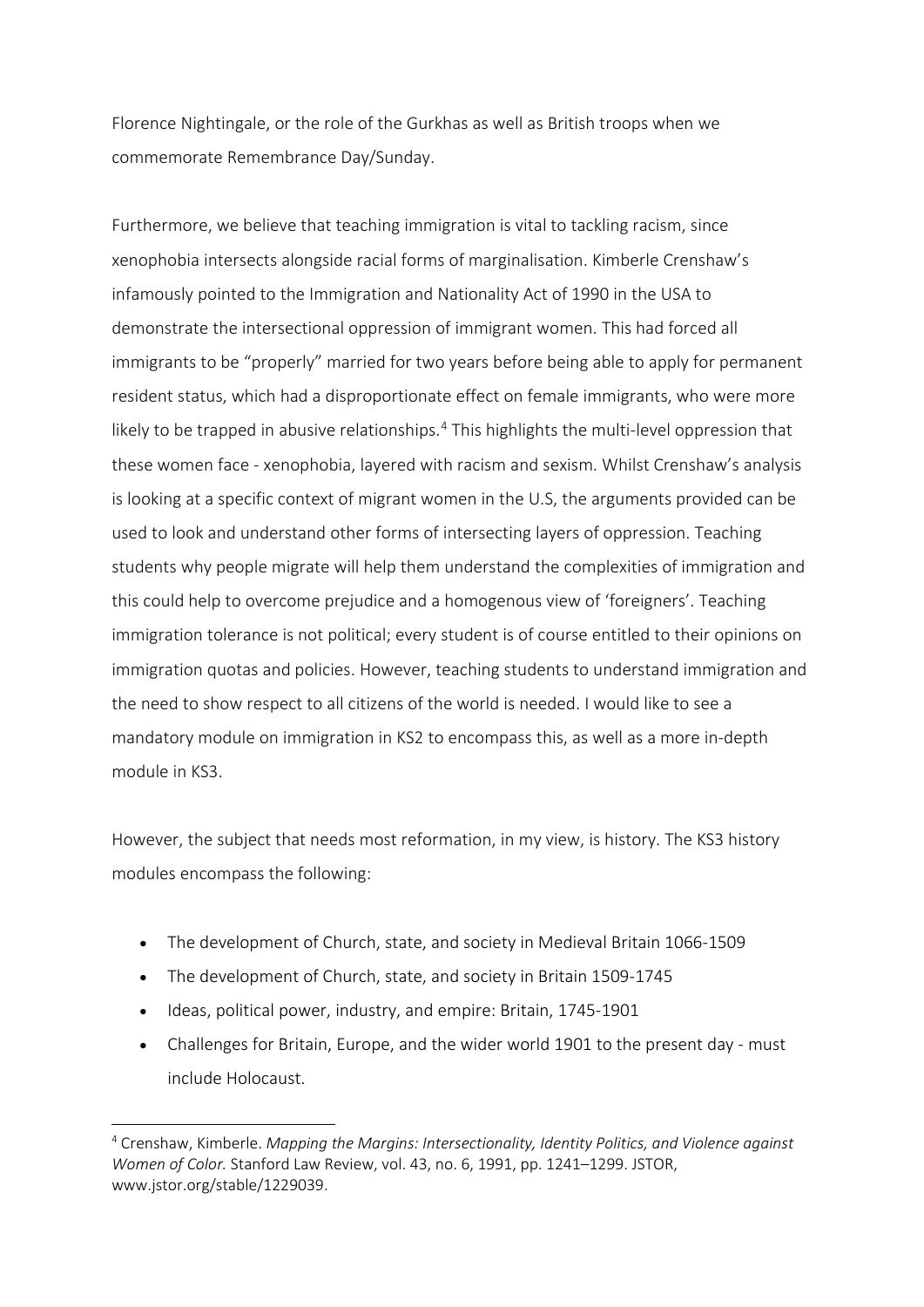- A local history study
- The study of an aspect or theme in British history that consolidates and extends pupils' chronological knowledge from before 1066
- At least one study of a significant society or issue in world history and its interconnections with other world developments

That there are two entire modules dedicated to the British Church whilst the rest of the world is squeezed into one module baffles me. An ethnic minority student cannot feel represented by these modules; in fact, one of the speakers at the E-petition evidence session on black history and cultural diversity in the curriculum stated that he stopped studying history due to a lack of connection and representation for ethnic minorities in the curriculum.<sup>[5](#page-2-0)</sup> I propose at least one topic per year of study in KS3 should be international and, more importantly, through a non-British lens. For KS4 and KS5 students, at least one of their GCSE & A-Level modules should also be through a non-British lens.

These modules should include both a positive celebration of culture and a more critical look into the oppression of ethnic minorities. For example, when studying Francis Drake's circumnavigation in the GCSE Elizabethan topic, there should be an inclusion of the role of the black sailors too. I have only recently learnt about how Drake's relations to the 'Cimaroons', who were mixed-race sailors from Africa, were integral to his success in capturing masses of Spanish silver in 1577 due to their local expertise. I learnt this through my own desire to expand the racial diversity of my historical knowledge by reading 'Black and British' by David Olusoga;<sup>[6](#page-2-1)</sup> but when I had studied the circumnavigation two years ago at school these sailors were not once mentioned. Alongside modules like this, that celebrate ethnic minority citizens, a study of their oppressions must also be included. For example, the American Slave Trade or Apartheid in South Africa. By encompassing both the positive and negative aspects of racial history, students will receive a comprehensive and balanced

<span id="page-2-0"></span><sup>5</sup> Yassen, Y (2020). *E-petition evidence session on black history and cultural diversity in the curriculum*. 5 November, Uk Parliament Channel, Youtube. Available from: [https://www.youtube.com/watch?v=WjwNciEYe9s&feature=emb\\_title.](https://www.youtube.com/watch?v=WjwNciEYe9s&feature=emb_title)

<span id="page-2-1"></span><sup>6</sup> Olusoga, D (2016). *Black and British: A Forgotten History*. London: Pan Books an imprint of Pan Macmillan, pp.16-17.